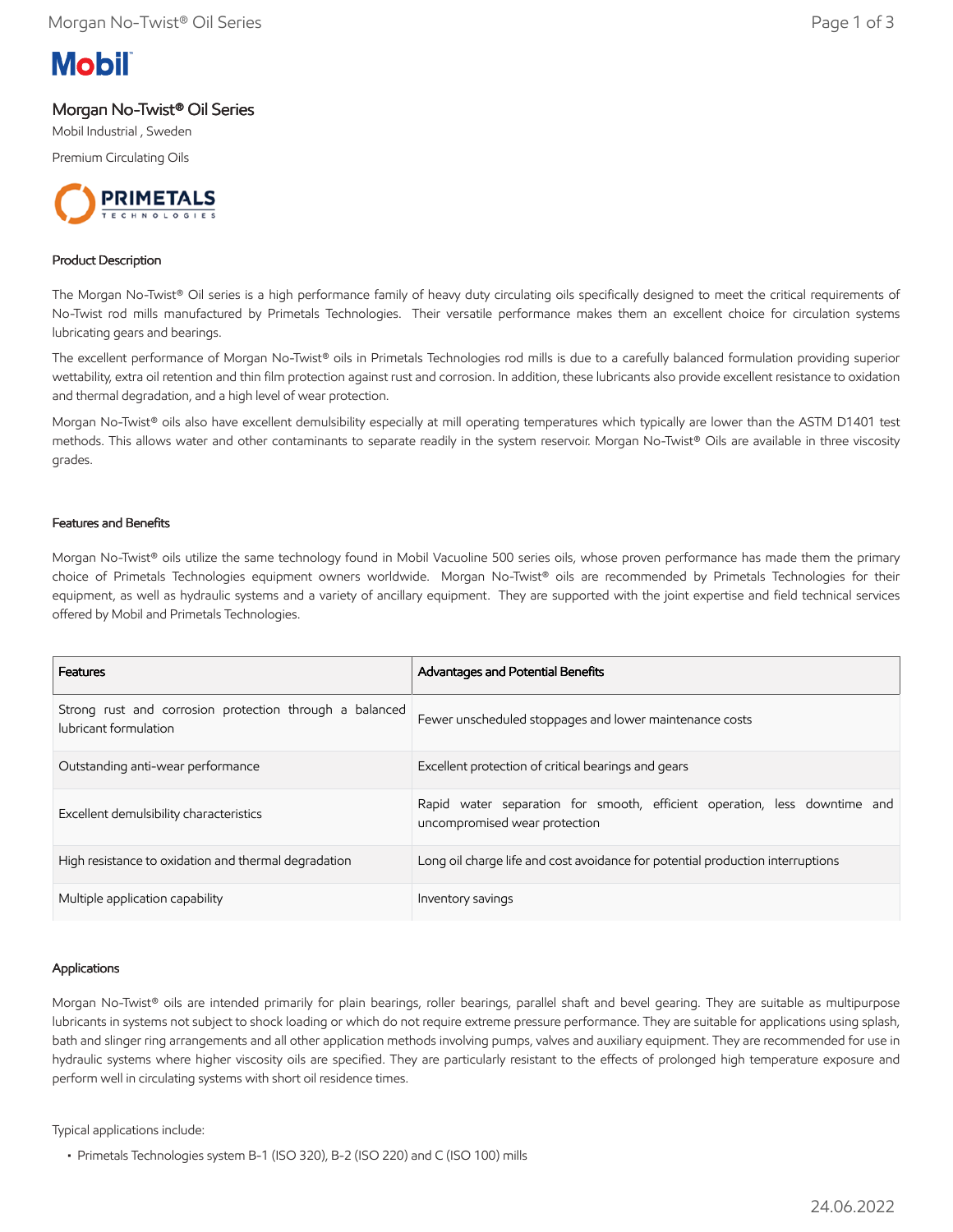# Morgan No-Twist® Oil Series **Page 2 of 3**

- Moderate duty spur, bevel, helical and herringbone gear units
- Circulating systems

 • Morgan No-Twist® Oil 100 can also be used in hydraulic systems employing gear, vane, radial and axial piston pumps where high viscosity anti-wear hydraulic fluids are required.

 • Certain compressors and vacuum pumps handling air and inert gases provided the discharge temperatures do not exceed 150ºC. Not suitable for breathing air compressors

### Properties and Specifications

| Property                                                     | 100                 | 320                 | 460                 |
|--------------------------------------------------------------|---------------------|---------------------|---------------------|
| Grade                                                        |                     | <b>ISO 320</b>      | <b>ISO 460</b>      |
| Copper Strip Corrosion, 3 h, 100 C, Rating, ASTM D130        | 1A                  | 1A                  | 1A                  |
| Demulsibility, Total Free Water, Non-EP Oils, ml, ASTM D2711 | 39                  | 39                  | 35                  |
| Density @ 15 C, kg/l, ASTM D1298                             | 0.88                | 0.89                | 0.90                |
| Emulsion, Time to 37 mL Water, 54 C, min, ASTM D1401         | 15                  |                     |                     |
| Emulsion, Time to 40/37/3, 82 C, min, ASTM D1401             |                     | 20                  | 25                  |
| FZG Scuffing, Fail Load Stage, A/8.3/90, ISO 14635-1         | 12                  | 12                  | 12                  |
| Flash Point, Cleveland Open Cup, °C, ASTM D92                | 264                 | 288                 | 286                 |
| Foam, Sequence I, Stability, ml, ASTM D892                   | $\mathbf 0$         | $\mathsf{O}\xspace$ | $\mathbf 0$         |
| Foam, Sequence I, Tendency, ml, ASTM D892                    | 10                  | 10                  | 5                   |
| Foam, Sequence II, Stability, ml, ASTM D892                  | $\mathsf{O}\xspace$ | $\mathsf{O}\xspace$ | 0                   |
| Foam, Sequence II, Tendency, ml, ASTM D892                   | $\mathbf 0$         | $\mathbf 0$         | $\mathsf{O}\xspace$ |
| Foam, Sequence III, Stability, ml, ASTM D892                 | $\mathsf{O}\xspace$ | $\mathsf{O}\xspace$ | $\mathbf 0$         |
| Foam, Sequence III, Tendency, ml, ASTM D892                  | $\mathbf 0$         | $\mathsf{O}\xspace$ | $\mathbf 0$         |
| Kinematic Viscosity @ 100 C, mm2/s, ASTM D445                | 10.7                | 24.4                | 29.4                |
| Kinematic Viscosity @ 40 C, mm2/s, ASTM D445                 | 89                  | 309                 | 453                 |
| Pour Point, °C, ASTM D97                                     | $-24$               | $-12$               | $-12$               |
| Rust Characteristics, Procedure A, ASTM D665                 | <b>PASS</b>         | <b>PASS</b>         | <b>PASS</b>         |
| Rust Characteristics, Procedure B, ASTM D665                 | <b>PASS</b>         | <b>PASS</b>         | <b>PASS</b>         |
| Viscosity Index, ASTM D2270                                  | 99                  | 96                  | 95                  |

### Health and Safety

Health and Safety recommendations for this product can be found on the Material Safety Data Sheet (MSDS) @ [http://www.msds.exxonmobil.com/psims](http://www.msds.exxonmobil.com/psims/psims.aspx) /psims.aspx